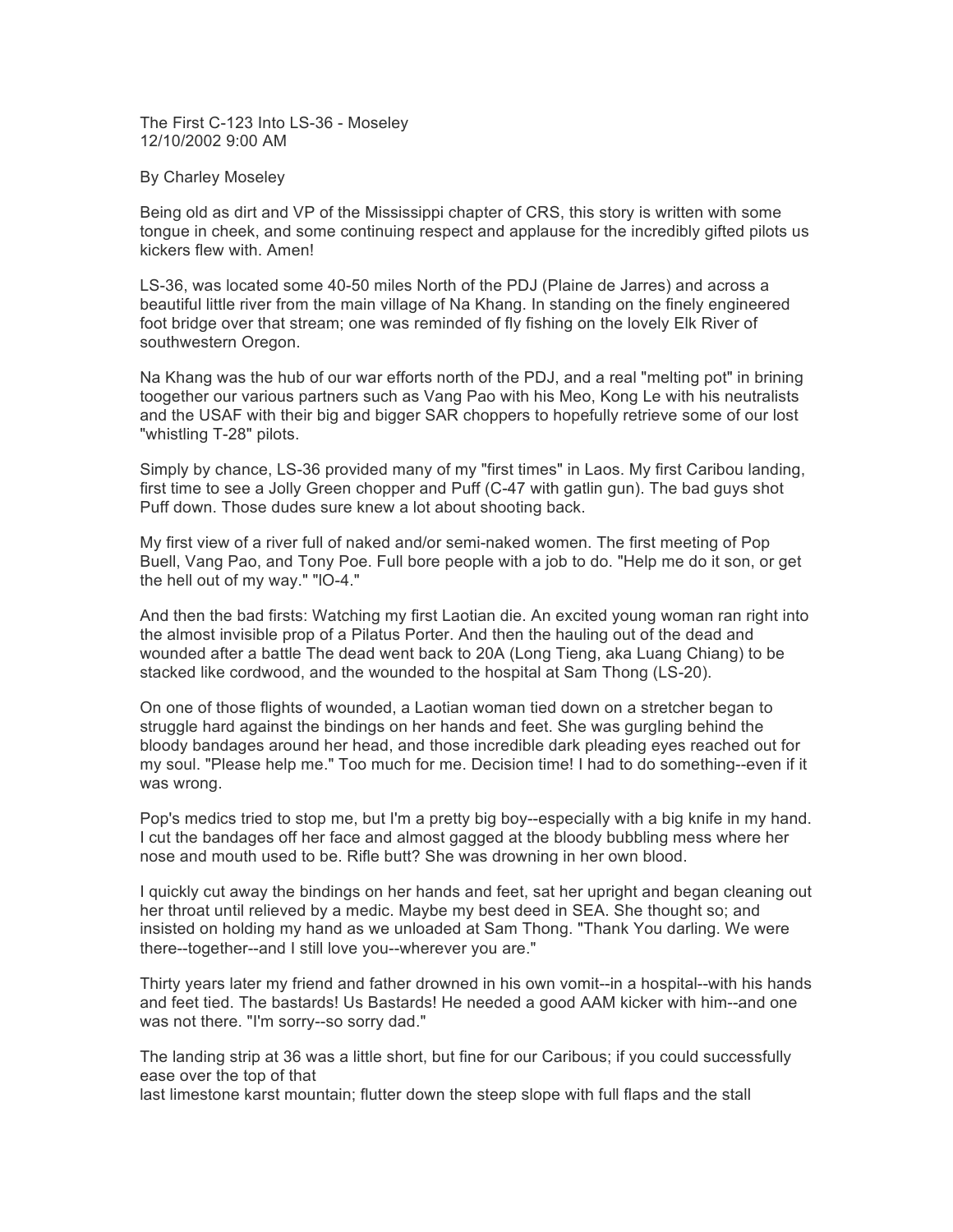warning horn screaming--give a little jolt of power to get over that last 51 deep irrigation ditch--then slap both props into full reverse a couple feet off the ground--and hope no people or water buffalo had wandered out onto the runway since your over flight five minutes ago. No sweat! Heck; Joe Hazen, Ray Salucci, Jack Houston, Rick Byrne, et al did it nearly every day and there were no old Caribou carcasses lying around like we had at LS-15. That little Tiger was a real creepy aircraft graveyard with a two tiered runway and a sheer 1000'+ cliff at the approach end. We learned all about updrafts, first hand. An incredible landing there one day with Bob Gains.

During the dry season of 65-66, Tony Poe and associates decided they needed C-123 flights into LS-36. They proceeded to elongate the strip, fill in the ditches and use C-4 to cut down most of the trees up to the top of the mountain which blocked any decent approach. The finished product looked real cute from 8,000' up, but ugly as sin face on.

Bob Hunt, from Mobile, Alabama, was given the high honor(?) making the first landing and yours truly was assigned as the typical DA kicker. "Do what you are told son--professionally - -and keep your DA mouth shut." "10-4."

Us kickers were and are, by necessity and much scarred experience, perhaps the best judges of all you pilots. Your ability, expertise and character under the gun! We flew with most of you, and flew twice as many hours. It was and is an honor--most times.

There were only three losers in my career. One who slept thru the first flight--everyday. One, "the navigator", who took us on a scenic trip via the mig base at Vinh, then Dien Bien Phu and the entire PDJ on just one C-47 rice drop to LS-1 near the Mu Ghia pass. Lost--always lost--but, "in charge". He should have been fired before he tried to fly through a mountain coming out of Saigon. No luck!

And then that most charming "AAM poster child" with unprofessional disregard for the boring check list. A noisy wheels up landing on corrugated metal at NKP was an attention getter, but that pin wheeling evasion of a road grader at 20 Alternate, with all the blood and gore, convinced us kickers. Bad seed; or just too much bad luck!

We made the long flight up to LS-36 empty and there was more than a little apprehension in our ship. Can't remember the copilot's name, but his attitude and confidence level headed south as our fellow pilots came over the radio with plenty of sarcasm--masked as good luck- you suckers!?

Bob was normally a talker, maybe our champion talker--but not today. None of that, he was dead serious. He was also, one of our very best C-123 jockeys, and could drop rice or bundles of lumber into a small lake with anyone. Good people--and a true professional.

We arrived over the strip, made the normal fly over to check for water buffalo, road graders, etc., lowered the gear, pins in, full flaps, throttle back to almost stall, pucker vents closed tight; and wallowed over and down that last karst mountain. The tree stumps were close to our tad pole fat belly and the adjacent live trees were eye level and whizzing by. Living on the edge! Thank you Buddha!

There are no seats or seat belts for us kickers; so I'm standing right behind Bob to enjoy the event. In any crash, us dispensable DAs were either dead or wished we were--so why not savor every moment--even and especially if it was the last one.

The adrenaline rush and brassy taste in my mouth reminded me of the AAU high hurdles finals at Madison Square Garden in 63. "How did this uncommonly lucky piney woods child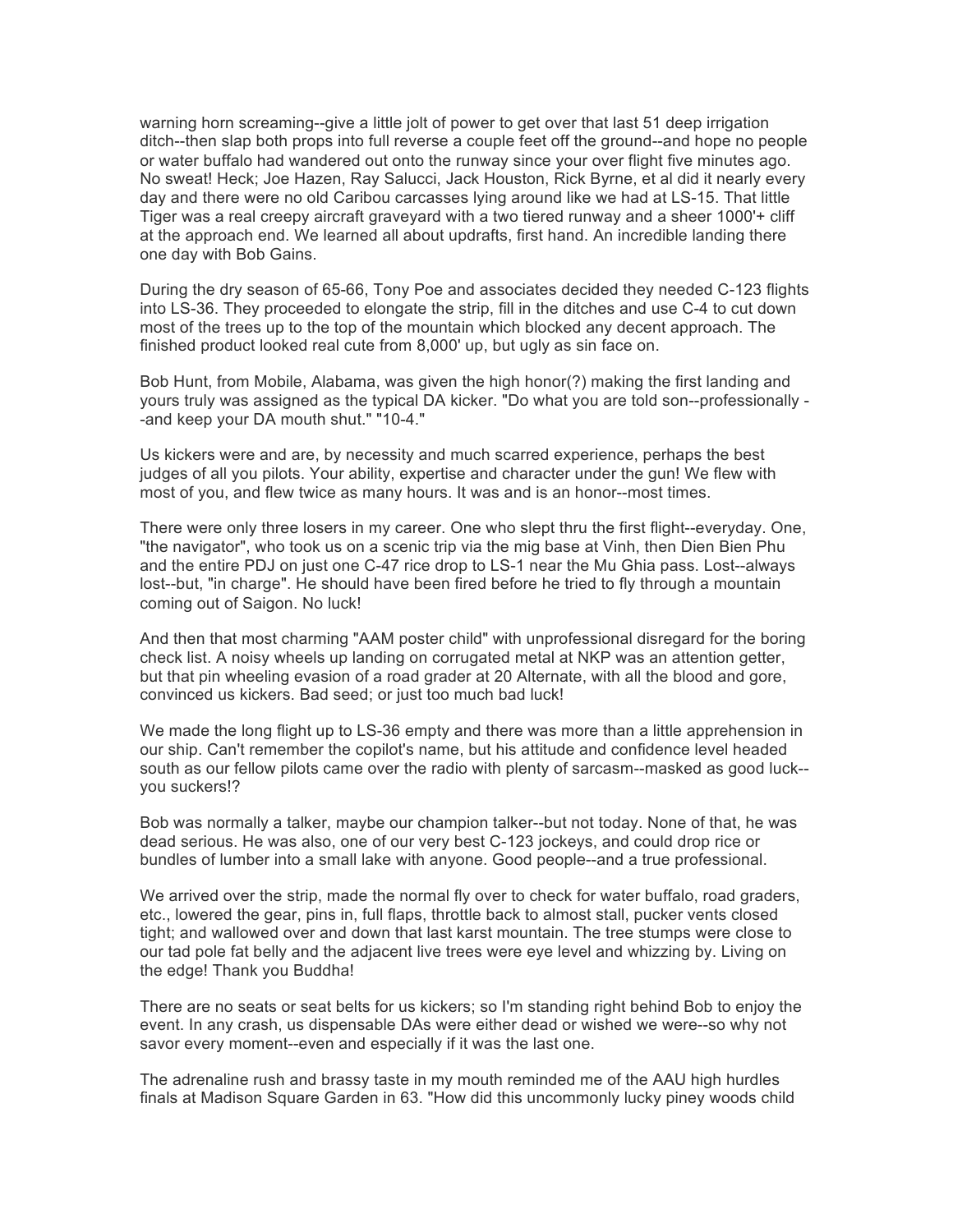ever get here?"

C-123s don't land slow and solid like Helios, Porters, and Caribous. They require a lot of speed and the blood colored red clay strip is rushing towards us. We hurtle over the leading edge and flair out. Waiting-waiting-waiting-for our wheels to touch dirt. No luck! Full Power! Go around!

The two big engines immediately respond with an ear damaging roar and our too fat, dirty and ancient old lady wobbles and struggles to save our scared butts one more time. Like Cheyenne Ghost Dancers, the hills at the northwest end of the strip are beckoning, "come home son-come home".

Not today! Our so sweet darling gains a few knots of speed and almost jumps out of the valley. "Good plane! Good plane! Let's go home!"

But no! Bob Hunt is a pilot's pilot, and accepting defeat grates deeply into his ego and standing among his peers. We do it again--and then another time before all our nerves are shot and he declares sincerely and defiantly: "Nobody can land a 123 on that ?!?!?! strip. Let's go home." "10-4."

The long flight back to VTE was depressing and seemed to take forever. Nobody talking. Failure of mission was an insult to all us AAM people.

Chief pilot Fred Walker was waiting on the ramp. Irritated and P'oed. "Refuel her--we're going back." He had the courtesy to take Bob for a walk away from us while they heatedly discussed the aborted landings.

Now, I didn't know Fred at all, had never flown with him, and didn't cotton to the idea of trying that landing again with an angry pilot.

Rots of ruck! We headed back with full tanks. Make a great fireworks show for the troops at Na Khang. It was close to the Chinese New Year anyhow.

Fred took the left seat and Bob the right. Our copilot was most relieved to grab his gear and sit this dance out. And me!? Heck; as a smokejumper, I had jumped from five bases to some pretty hairy jump spots--or substitutes therefor. This was

just another jump and it was really beginning to get interesting --very interesting. Who wants to get bored to death?

Our flight back to 36 seems to go much faster. Ritaville Ridge 20, 20A, the big new runway at L-108 (Muong Soui), bend around the PDJ and start descending.

Beautiful beautiful country. A good day to be alive. Fred and Bob don't talk at all. Individual worlds--and thoughts. I'm standing right behind them--interested--very interested. We come straight in and low over 36, take a mandatory look at the runway, and-go right by the book. Flaps down, gear down, pins in--SOP.

Fred cuts most of the -power as we come in over the mountain and begins our controlled fall out of the sky--with one big difference. No plan or thought of a go around! He knew the exact length of the runway (2,265' x 13O') and the full capability and requirements of the 123--and trusted the numbers. No sweat!

He greased the touchdown in the first couple hundred feet, reversed props, and when the dust settled, we still had plenty of runway left. Impressive! No gloating--nothing said out of line to Bob. One super fine pilot, teacher and supervisor. The complete package. Message delivered and received--professionally!